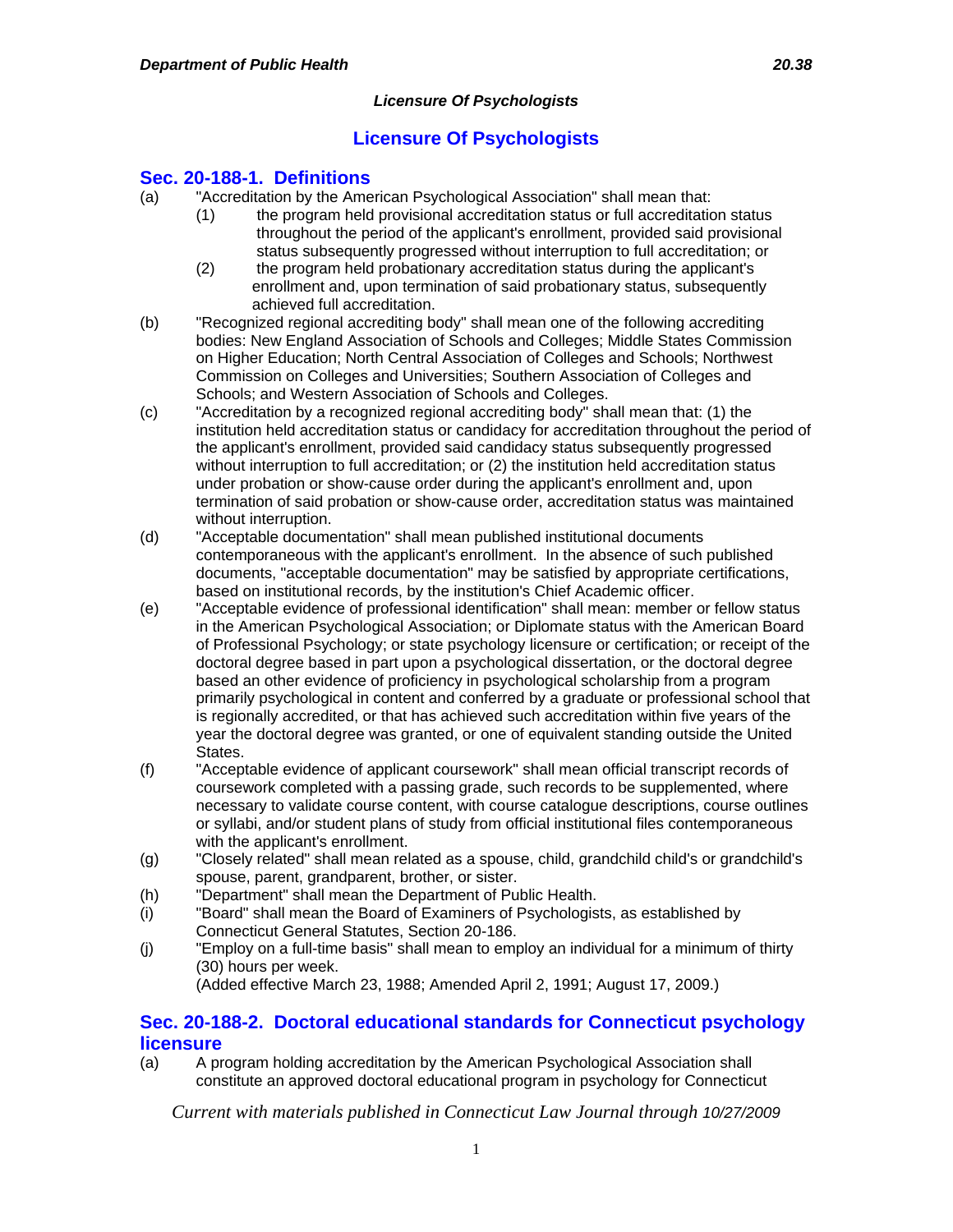psychology licensure, pursuant to Connecticut General Statutes, Sections 20-188 and 20-189.

- (b) A program, in which the applicant completed the doctoral degree prior to July 1, 1989, and which does not hold accreditation by the American Psychological Association shall be an approved doctoral educational program in psychology for Connecticut psychology licensure, pursuant to Connecticut General Statutes, Section 20-188 and 20-189, when the Department has determined, with the advice and assistance of the Board, that the program was in compliance with recognized written national standards for the preparation of psychologists which were in effect at the time of the applicant's matriculation in such program. These standards shall include, but not necessarily be limited to, those contained within the following publications: The American Psychological Association's "accreditation procedures and criteria" in effect at the time of the applicant's matriculation in the program; and for an applicant matriculating in such program in and after 1977, the national register of health service providers in psychology's "guidelines for defining doctoral degrees in psychology."
- (c) A program located within the United States or its territories, in which the applicant completed the doctoral degree on or after July 1, 1989, which does not hold accreditation by the American Psychological Association shall be an approved doctoral educational program in psychology for Connecticut psychology licensure, pursuant to Connecticut General Statutes Sections 20-188 and 20-189, when all of the criteria specified below are satisfied:
	- (1) The program shall be offered in an institution of higher education holding accreditation by a recognized regional accrediting body. The institution which granted the applicant's doctoral degree shall hold accreditation by a recognized regional accrediting body to grant degrees at the doctoral level. Any other institution at which the applicant completed graduate-level coursework in psychology shall have held accreditation by a recognized regional accrediting body to grant degrees at the graduate level.
	- (2) The program, wherever it may be administratively housed, shall be clearly identified and labeled as a psychology program. Acceptable documentation shall clearly identify the program as a psychology program with the intent to educate and train professional psychologists.
	- (3) The program shall stand as a recognizable, coherent organizational entity within the institution. Acceptable documentation shall clearly demonstrate that the institution has recognized and established an organizational structure, curriculum, administration, and faculty for the psychology program.
	- (4) Psychologists shall have clear authority and primary responsibility for the core and specialty areas within the program. Acceptable documentation shall clearly identify a psychologist or psychologists responsible for core and specialty areas within the program. When the professional identification of the responsible individual(s) is in question, acceptable evidence of professional identification shall be required.
	- (5) The program shall be an organized, integrated sequence of required study designed and predominately taught by the psychology faculty responsible for the doctoral program. Acceptable documentation shall clearly identify specific educational objectives and an organized, sequenced plan for meeting these objectives through required coursework, elective study, and related training experiences. Said objectives and plan must be designed and predominately taught by faculty of the program. The requirements of this subsection shall not be satisfied when a program permits educational objectives to be met solely by the completion of a specified number of course credits, examinations, independent study experiences, and/or hours of work experience.
	- (6) The program shall have an identifiable core of full-time psychology faculty. Acceptable documentation shall clearly identify a core of psychologists serving

*Current with materials published in Connecticut Law Journal through 10/27/2009*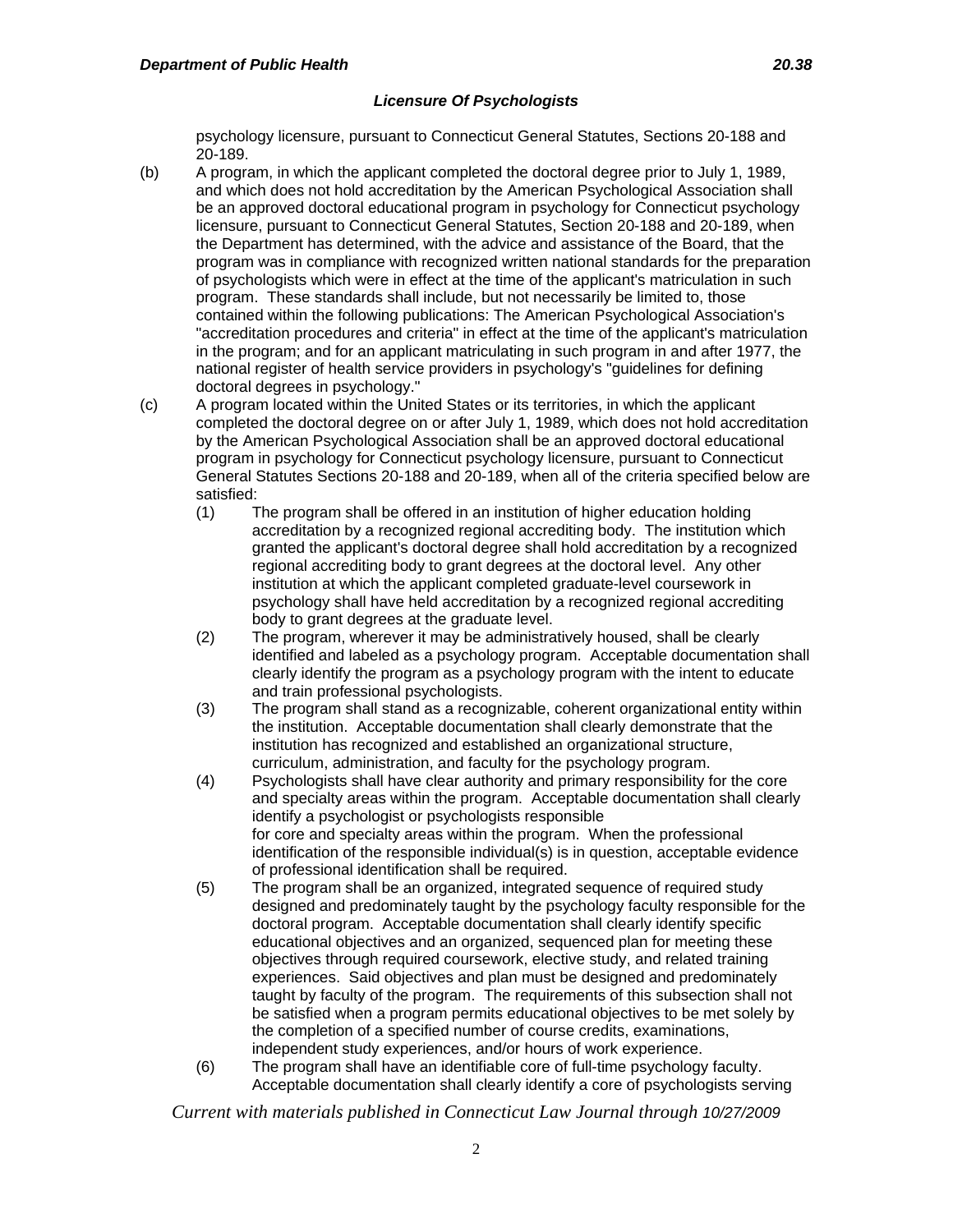as full-time faculty for the program. When the professional identification of the responsible individual(s) is in question, acceptable evidence of professional identification shall be required.

- (7) The program shall have an identifiable body of students who are matriculated in that program for a doctoral degree. Acceptable documentation shall clearly demonstrate that the program has an identifiable body of doctoral students matriculated in that program.
- (8) The applicant shall complete a course of studies which encompasses a minimum of three academic years, or its equivalent, of full-time graduate study, of which a minimum of one academic year, or its equivalent, of full-time academic graduate study in psychology must be completed in residence at the institution granting the doctoral degree. Acceptable evidence of applicant coursework shall document completion of the specified minimum lengths of full-time graduate study and study in residence. The requirement for study in residence shall be satisfied by full-time registration, attendance at, and participation in didactic coursework at the physical site of the institution granting the doctoral degree. Such requirement shall not be satisfied solely by the accumulation of contact hours with faculty or supervisors remote from the physical site of the institution granting the doctoral degree, nor solely by the completion of a specified number of course credits, independent study experiences, examinations, and/or hours of work experience.
- (9) The applicant shall complete a course of studies which encompasses instruction in scientific methods in psychology and which shall include instruction in research design and methodology, statistics, and psychometrics. Acceptable evidence of applicant coursework shall document satisfactory completion of a minimum of six graduate semester hours, or ten graduate trimester hours, of study in scientific methods of psychology, including the study of research design and methodology, statistics, and psychometrics. Not less than three graduate semester hours, or five graduate trimester hours, of the applicant's study in scientific methods of psychology shall be in research design, methodology, and statistics.
- (10) The applicant shall demonstrate that the content of his doctoral program was primarily psychological by completion of classroom instruction in the following four substantive basic science areas:
	- (A) BIOLOGICAL BASES OF BEHAVIOR, for example, physiological psychology, comparative psychology, neuro-psychology, sensation-and perception, psychopharmacology.
	- (B) COGNITIVE–AFFECTIVE BASES OF BEHAVIOR, for example, learning, thinking, motivation, emotion.
	- (C) SOCIAL BASES OF BEHAVIOR, for example, social psychology, group processes, organizational and systems theory.
	- (D) INDIVIDUAL DIFFERENCES, for example, personality theory, human development, abnormal psychology. Acceptable evidence of applicant coursework shall document satisfactory completion of a total of at least twenty-one graduate semester hours, or thirty-five graduate trimester hours, of classroom instruction encompassing the four substantive content areas specified in this subsection. The requirements of this subsection shall not be satisfied by any course which had a predominately applied or clinical focus.
- (11) The applicant shall complete a course of studies which includes a formal practicum, internship, or field training, which is supervised by program faculty, which is appropriate to the practice of psychology, and which is a minimum of one academic year in duration. Acceptable evidence of applicant coursework shall document satisfactory completion of a formal supervised practicum,

*Current with materials published in Connecticut Law Journal through 10/27/2009*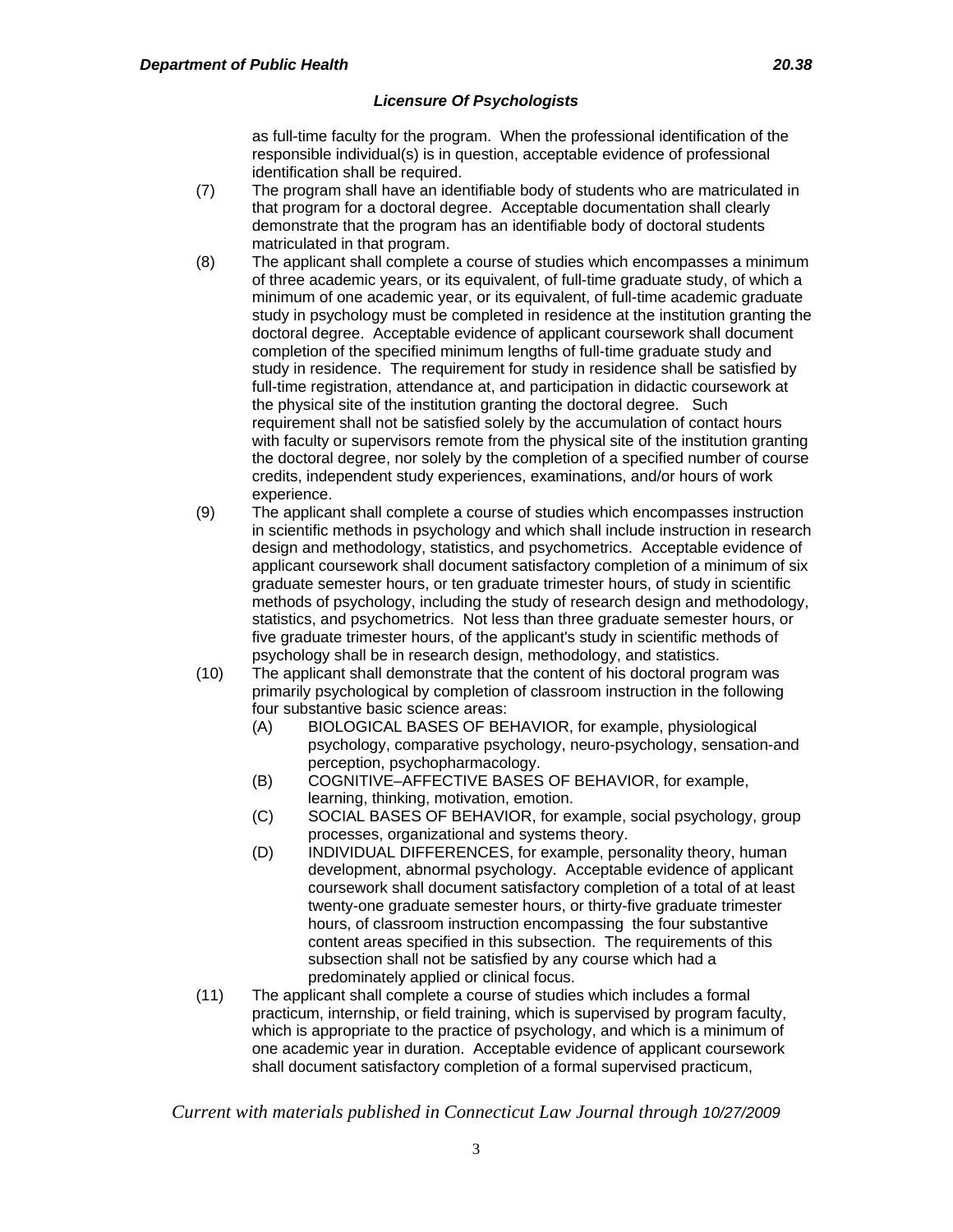internship, or field training in psychology. The requirements of this section shall not be satisfied by dissertation work alone.

- (12) An applicant who has received a doctoral degree in psychology that does not meet the requirements of this subsection or subsections (a) or (b) of this section may remediate the required course work post-doctorally. Such supplemental course work shall consist of formal doctoral level course work meeting the requirements of subdivisions (9), (10) and (11) of this subsection and shall be completed in a program that meets the requirements of subsection (a) of this section.
- (13) An applicant who has received a doctoral degree in a non applied or non clinical area of psychology shall meet the requirements of this subsection provided the applicant has completed a respecialization program in an applied psychology program accredited by the American Psychological Association.
- (d) A program located outside the United States or its territories which does not hold accreditation by the American Psychological Association shall be an approved doctoral educational program in psychology for Connecticut licensure, pursuant to Connecticut General Statutes, Sections 20-188 and 20-189, when all of the criteria specified below are satisfied:
	- (1) The program shall be offered by an institution of higher education approved to grant degrees at the doctoral level by the appropriate governmental or government-recognized body of the jurisdiction in which it is located. The applicant shall be required to demonstrate that the degree granted is equivalent in level and content to a doctoral degree in psychology as granted by an approved United States program, as defined by these regulations. The applicant shall be responsible for providing official documentation of educational program, translations of any non-English language documentation, and professional evaluations of educational credentials by a credentials evaluation service designated by the Department.
	- (3) The program and applicant shall be required to meet the criteria of subsections (c)(2) through (c)(11) of this section.

(Added effective March 23, 1988; Amended April 2, 1991; August 17, 2009.)

# **Sec. 20-188-3. Work experience standards for Connecticut psychology licensure**

Work experience initiated on or after April 1, 1988, shall be satisfactory for Connecticut Psychology Licensure, pursuant to Connecticut General Statutes, Section 20-188, when all of the criteria specified below are satisfied.

- (a) The work experience shall consist of at least one year at the pre-doctoral or post-doctoral level and does not include an internship completed as part of the requirements of completing a doctoral degree.
	- (1) The work experience shall consist of either:
		- (A) no less than thirty-five hours per week for no less than forty-six weeks within twelve consecutive months, or
		- (B) no less than 1800 hours within twenty-four consecutive months. No more than forty hours per week shall be credited toward the required experience.
	- (2) The completion date of such experience shall be no later than eight weeks prior to the scheduled date of administration of the licensure examination to which the applicant is seeking admission.
- *Current with materials published in Connecticut Law Journal through 10/27/2009* (b) The work experience shall be supervised in accordance with this subsection and subsection (d) of this section by one or more doctoral-level psychologist(s) licensed in the state where the experience was completed and supervised. A doctoral-level licensed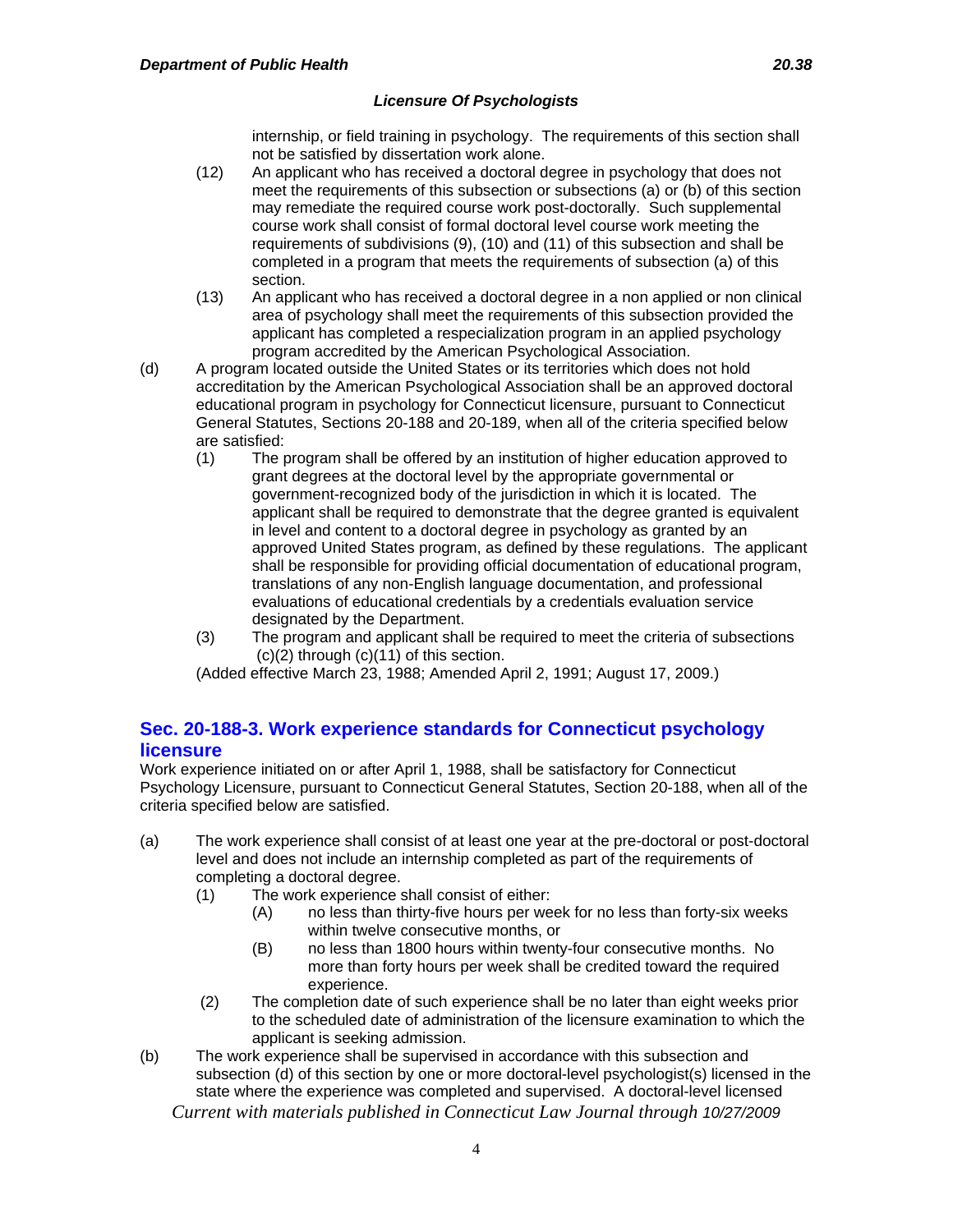psychologist shall have either directly supervised the applicant, or consulted with the applicant under contract to the employment setting. For each 40 hours of work experience, such supervision or consultation shall consist of at least three hours, of which no less than one hour shall be individual, direct, face-to-face supervision or consultation. The supervisor shall not be closely related to the supervisee nor have such other relationship to the supervisee that may reasonably be seen to compromise the objectivity of the supervisor. The supervisor shall not concurrently supervise more than a total of three individuals completing the work experience.

- (c) The work experience shall be within an area for which the applicant is qualified by the applicant's doctoral education and shall be appropriate to the applicant's intended area of practice. The duties the applicant shall be performing, as documented by the supervisor, shall be within an area for which the applicant has completed a directly related sequence of graduate coursework and a supervised pre-doctoral internship, practicum, field training or laboratory training. Acceptable evidence of applicant coursework shall be required.
- (d) The work experience shall be within an acceptable employment setting as defined in this subsection.
	- (1) An acceptable employment setting shall:
		- (A) employ on a full-time basis or contract or otherwise provide for the services of a doctoral-level licensed psychologist engaged in work in an area for which the applicant is qualified by the applicant's doctoral education in accordance with subsection (c) of this section;
		- (B) provide the applicant an opportunity for regularly occurring professional interaction and collaboration with other disciplines, an opportunity to utilize a variety of techniques and interventions, and an opportunity to work with a broad range of populations and conditions; and
		- (C) ensure that the licensed doctoral-level psychologist has direct and continuing administrative control of, as well as full professional responsibility and accountability for, the activities performed and services provided by the applicant and shall certify to the applicant's satisfactory completion of the work experience in accordance with subsection (e) of this section.
	- (2) The requirements of this subsection shall not be satisfied when the experience is completed within an applicant's independent practice setting, or when the applicant receives direct client fees or variable compensation based upon client fees generated.
	- (3) Documentation from the employment setting shall establish that the setting provides supervision for the applicant and meets all of the requirements of this subsection.
- (e) The work experience shall be certified as satisfactorily completed by the licensed doctoral level psychologist who directly supervised the applicant.
- (f) When such experience is to be completed in Connecticut, the applicant may file a supervised work experience plan with the Department on forms prescribed by the Department. Written approval of the plan of supervised work experience may be obtained from the Department prior to the applicant's beginning such experience, based upon compliance of the plan with the requirements of this section.
	- (1) In order to obtain such approval, the applicant shall:
		- (A) satisfy the Department that the applicant has completed or is enrolled in a doctoral education program in psychology approved for Connecticut psychology licensure; and
		- (B) submit an acceptable plan for supervised work experience to the Department.
	- (2) Prior to licensure and during the period of time devoted to completing the work experience in Connecticut under the terms of an approved plan, the applicant shall be permitted to use the description "psychology resident" solely in the

*Current with materials published in Connecticut Law Journal through 10/27/2009*